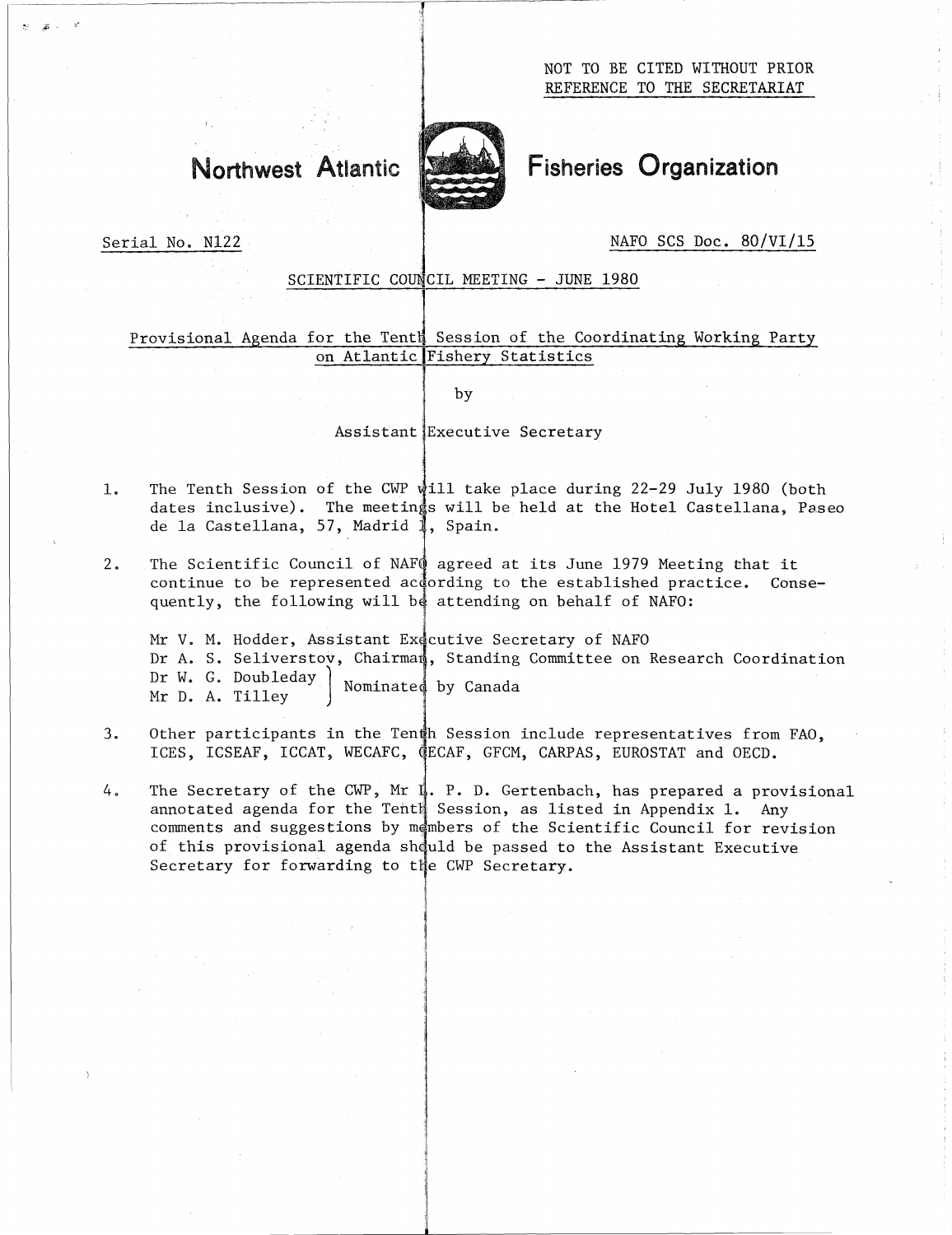# ' COORDINATING WORKING PARTY ON ATLANTIC FISHERY STATISTICS

## Tenth Session

### *Madrid, 22-29 July 1980*

### ANNOTATED PROVISIONAL AGENDA

Agenda Item

COORDINATIN<br>
India<br>
Procedural Matters<br>
Opening of the T<br>
Welcoming addres<br>
Election of Chai<br>
Adoption of Agen Opening of the Tenth Session by the CWP Secretary. Welcoming address. Election of Chairman, two Vice-Chairmen. Adoption of Agenda and Schedule of Work. Appointment of Rapporteurs. General and administrative announcements. MANOTATED PROVISIONAL AGENDA<br>
2 Procedural Matters<br>
2 Opening of the Tenth Session by the CWP Secretary.<br>
Welcoming address.<br>
Election of Chairman, two Vice-Chairmen.<br>
Adoption of Agenda and Schedule of Work.<br>
Appointment

Brief verbal introduction will be made by the participants from FAO, NAFO, ICES, ICSEAF, ICCAT, WECAFC, CECAF, GFCM, CARPAS, EUROSTAT, and OECD. This will introduce and include (i) a brief written summary and (ii) a detailed report submitted by each agency. Adoption of Agenda and Schedule of Wappointment of Rapporteurs.<br>
General and administrative announcem<br>
2 Agency Programmes and Publications Pre<br>
Brief verbal introduction will be ma<br>
ICSEAF, ICCAT, WECAFC, CECAF, GFCM,<br>
in

The Secretary of the CWP will present a report on the activities of the CWP Secretariat and his outline of work that might be successfully concluded under the aegis of the CWP.

A review of the boundaries of the major inland and marine fishing areas with particular emphasis on any problems of demarcation and proposed changes that might appear necessary.

Consideration of the current practices and acceptable procedures for the further breakdown of these Atlantic major fishing areas and related ones in subareas, divisions, subdivisions, etc. Attention will be given to the demarcation of the boundaries of the major fishing areas, their subareas, divisions, subdivisions, etc. in thè light of developments and requirements in terms of EEZ management policies and their monitoring. Fishing Areas for Statistical Purposes<br>
A review of the boundaries of the major i<br>
particular emphasis on any problems of de<br>
might appear necessary.<br>
Consideration of the current practices an<br>
breakdown of these Atlantic boundaries of the major fishing areas, their<br>etc. in the light of developments and requir<br>policies and their monitoring.<br>Fishing Fleet and Fishing Vessel Statistics<br>Review of the development of questionnaires f<br>Critical re

Review of the development of questionnaires for completion by national offices. Critical review of world and regional publications on fishing fleet statistics.

Consideration of current developments and trends in the establishing and maintenance of national, regional, and global registers of individual vessels.

Introductory discussion of the inclusion of operational characteristics in fleet statistics taking into account fleet management programmes and EEZ policies.

Review of current classifications of fishing gear for use in national, regional and international statistics and in the monitoring of EEZ policies.

Consideration of the first improved and expanded gear classification accompanied by definitions and descriptions, if not illustrations.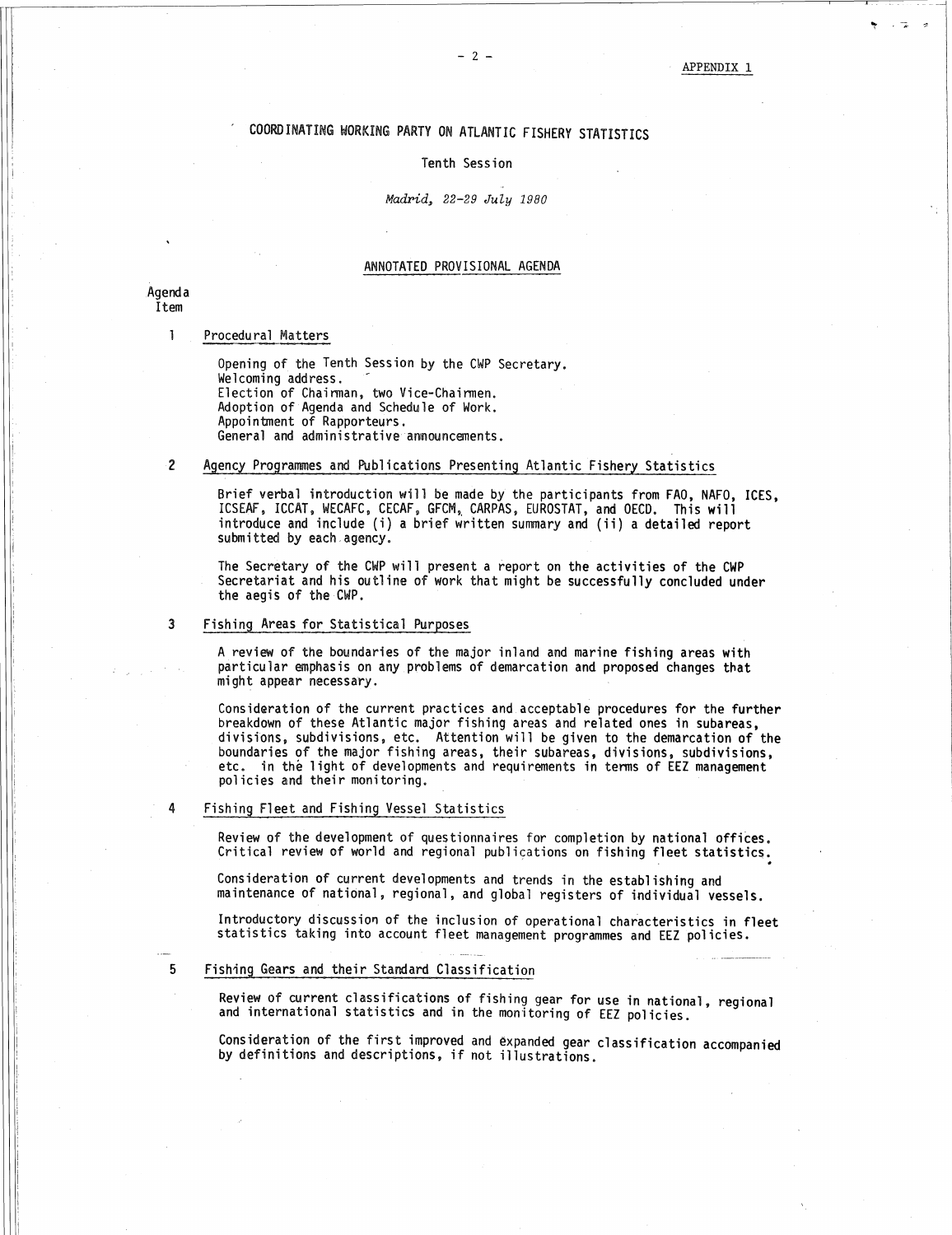$x^2 + 32$ 

Species Items and their Groupings<br>The currently used 9 divisions<br>Statistical Classification of  $\mu$ <br>with the development and increa The currently used 9 divisions and 51 groups of FAO's International Standard Statistical Classification of Aquatic Animals and plants have served very well with the development and increase in the number of individual species items. While there is no urgent need to introduce any drastic changes in the groups within the next few years, it is advisable to initiate studies to identify alternative groupings for introduction by as many national and regional agencies as possible sometime in the 1980's. The first step towards such a reconsideration and its possibilities could be made in a paper by the CWP Secretary.

 $-3 -$ 

Review of existing identifiers and qualifiers to individual species items - English names, French names, Spanish names, scientific names, taxonomic codes, 3-alpha identifiers, computer codes, etc.

### 7

The work of EUROSTAT and FAO with the collection, processing and publication of annual and monthly landings (quantities and values in national currencies) will be reviewed in the light of regional and global needs. Particular attention will be given to the inadequacies in these statistics which might not facilitate intercountry comparability aggregates. and its possibil<br>Review of existi<br>names, French na<br>identifiers, com<br>Landings Statistic<br>The work of EURO<br>annual and month<br>reviewed in the<br>be given to the<br>Conversion Factors<br>Review of the pu<br>activities to co

Review of the publications and reports by FAO and EUROSTAT on their current activities to compile by species items and product diversifications and according to countries conversion factors (yield rates)on: Solution Conversion Factors<br>
Review of the publications and reports by F<br>
activities to compile by species items and<br>
to countries conversion factors (yield rate<br>
(a) factors to convert landings to nomina<br>
(b) factors to c

- (a) factors to convert landings to nominal catches
- $(b)$  factors to convert commodities to maximum catches
- (c) factors to convert quantities expressed in different measure units

Proposal will be made to expand and improve all aspects of this work which, on a country basis, might require triennial updating together with a report on the methods used to establish the nationally provided factors.

The indadequacy of data on this growing sector of the fishing industries require a thorough review of the statistics that should be regularly collected on enterprises in the marine areas and it appears advisable not to separate from these the aquaculture activities in inland waters. Work is being done in this direction and the CWP might be able to advance these activities, (c) factors to c<br>
Proposal will be m<br>
country basis, mig<br>
methods used to es<br>
9<br>
Statistics on Aquacu<br>
The indadequacy of<br>
a thorough review<br>
enterprises in the<br>
these the aquacult<br>
direction and the<br>
Recreational Fishing<br>

Catches taken by sports fishermen are generally excluded from the fishery catch data published nationally, regionally and internationally. For particular species and in particular countries the quantities removed by sports fishermen might be very significantly for stock assessment purposes, food supply indicators, investment opportunities, etc. The participants might wish to review the possibilities of improving the records kept on the catch results in these fisheries. The indadequacy of data<br>
a thorough review of t<br>
enterprises in the man<br>
these the aquaculture<br>
direction and the CWP<br>
10<br>
Recreational Fishing<br>
Catches taken by sport<br>
data published nationa<br>
and in particular coun<br>
signi 12<br>
12 Standard Staten by sports fishermen are generally excluded from the fidata published nationally, regionally and internationally. For part<br>
12 and in particular countries the quantities removed by sports fisherm<br>
12

•

Review of log sheets, log books, and other national documents require to monitor EEZ programmes. Proposals for improvements and their standardisation to facilitate completion, surveyance and processing.

A very significant degree of standardization and harmonization of questionnaires, the notes for the completion etc. has already been achieved. It should be possible at the stage noting modern word-processing techniques, etc. to complete this work.